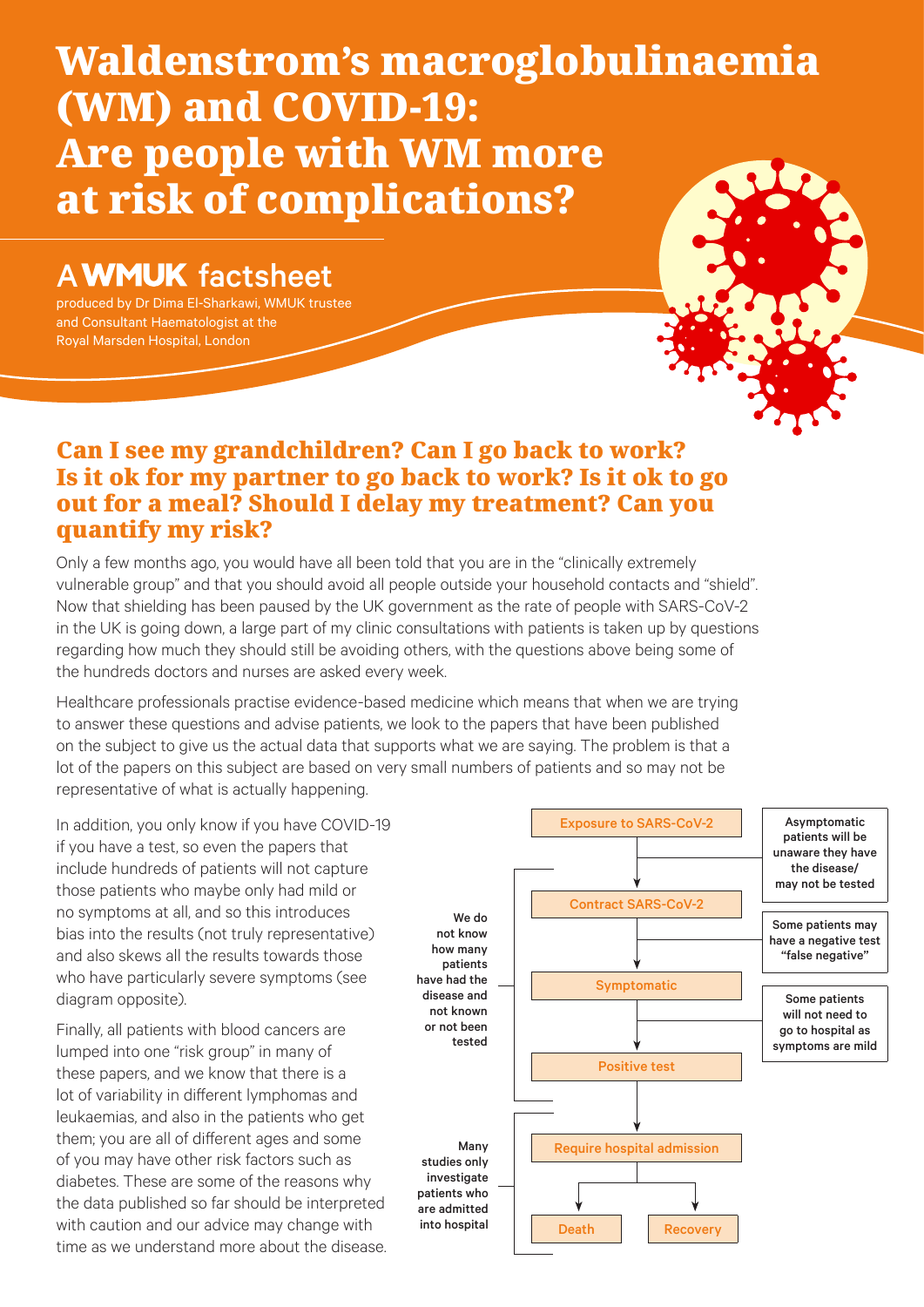

### What is my risk of contracting SARS-CoV-2 (the virus that causes COVID-19)?

This is related to lots of factors and to some extent the one thing that we can control.

- Personal protection: Hand hygiene, wearing masks, maintaining social distance.
- Contact with other people/shared surfaces: dependent on how many different people you see each day; whether you work in shared office space / use public transport etc.

The things beyond our control that can have an impact on this is the infection rate in the general population currently, i.e. if very few people have the virus then the chances of you "catching" it become lower. Obviously if a vaccine becomes available this will also lower the risk of contracting SARS-CoV-2.

Whilst some of the early studies did seem to indicate that patients who were requiring multiple hospital visits or were inpatients, contracted COVID-19 whilst at hospital, certainly in the UK now there are many practices in place to minimise exposure to COVID-19 in the hospital, and the rate is sufficiently low that we can be fairly confident that there is a very low risk of exposure to the virus in the hospital.

## What is my risk of severe symptoms if I get COVID-19?

#### Number of people with severe symptoms with positive COVID-19

#### Number of people with COVID-19

This is a very important question, but unfortunately we have very little evidence to be able to answer this question, mainly because not everyone with COVID-19 was tested; either because they didn't have symptoms at all, or the symptoms were so mild that they were not tested.

When studies are published, each country has their own national health policy as to who to test dependent on the number of tests and the resources available, and even within a country, this policy can change over time. In the equation above, whilst we have a better idea of the top number, we don't have a good estimate for the bottom number (denominator) and so cannot accurately answer the question regarding risk.

It should also be noted that no test is perfect and so there are going to be a number of false negative tests (people who test negative who actually have COVID-19) and false positive cases.

## In patients hospitalised with COVID-19, do patients with blood cancer have a higher risk of death?

This is the question that has been addressed the most in larger studies, as it can be clearly measured.

There does seem to be some evidence that those with blood cancers who are hospitalised with COVID-19 do have increased risk of death when compared to patients with other cancers or the general population.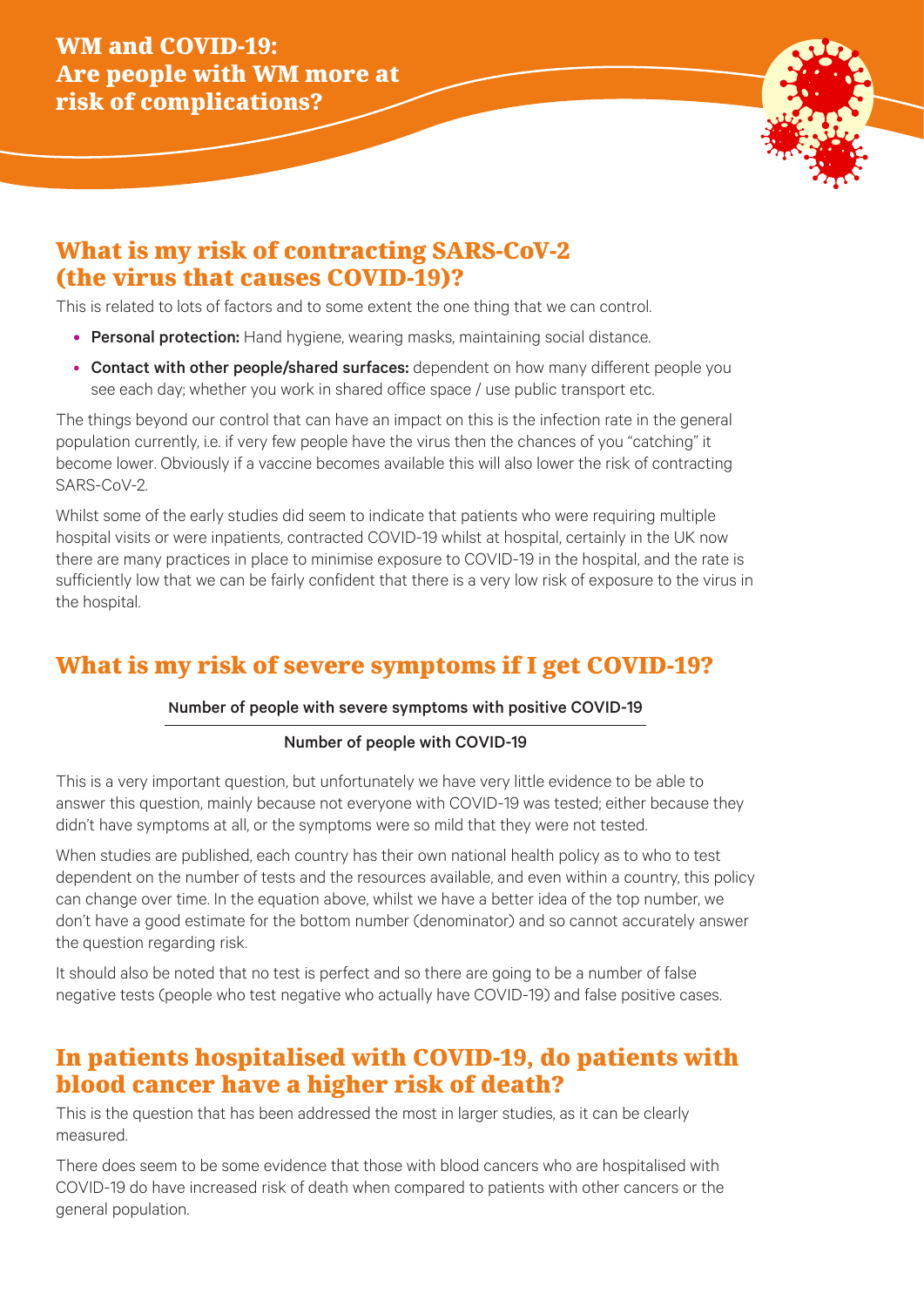

## Do patients with WM have a higher risk of death with COVID-19?

As discussed, most papers have grouped all blood cancers together.

In those that have attempted to look at more detail, there does seem to be some evidence that the risk is higher for those with leukaemia rather than lymphoma or patients that have been more recently diagnosed. In these studies however, it is difficult to know if that is for other reasons ("confounding factors"), e.g the risk of death in patients with some forms of leukaemia is higher and not all the papers published differentiate between patients dying due to COVID-19 or with COVID-19 e.g. due to their blood cancer.

#### Do patients on treatment have a higher risk of death with COVID-19?

Some of the studies do suggest that those with "active disease", more recent diagnosis or those patients on treatment have an increased risk of severe complications and death compared to those not on treatment or diagnosed many years ago, but not all studies have found this. Again, this could be due to confounding factors and does not necessarily mean that having treatment increases your risk.

#### Should I start treatment for WM?

We do not have strong evidence that any treatment is more or less likely to lead to you having severe complications with COVID-19. Obviously, the more times you need to come to hospital for treatments, the increased chance of potential exposure, but as discussed, at present, the risk is quite small in UK hospitals.

When we see patients with WM, we always ask, do they have any reason to need treatment now, and what is the best treatment that we can give. The two questions remain the same, however, for many patients who are approaching needing treatment, for example if you are progressively becoming more anaemic, there is some degree of flexibility in timing of when to start treatment that can be made dependent on what the situation is at that time e.g. infection rate.

#### If I need treatment, should COVID-19 affect treatment choice?

You may have read a report detailing 6 patients with WM being treated with ibrutinib all of whom were admitted into hospital with COVID-19, and all recovered, but we don't know whether this was at all related to the ibrutinib or not even though there are some plausible theories as to why it may be effective (Treon Blood 2020 135(21) 1912-1915). Trials are underway to know whether BTK inhibitors are useful treatments for COVID-19, until then, it is not advised that you base your treatment decisions on this.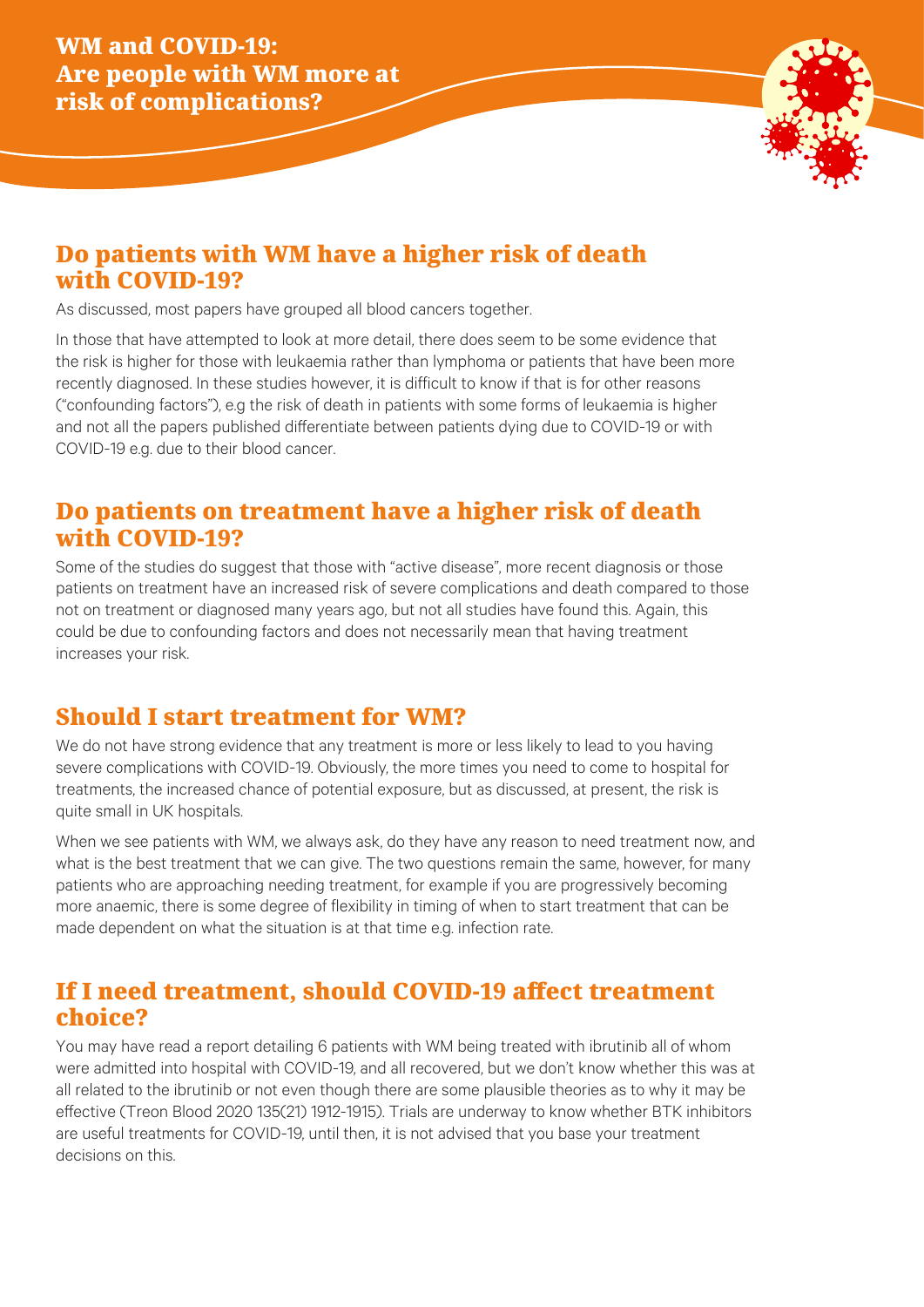

## Summary of larger studies

#### Williamson et al. Nature 2020 430-436

This study investigated risk factors for death due to COVID-19 by examining the anonymised GP records of approximately 40% of the population of England and comparing the rates of different factors in the general population to the rate of these factors in people who died due to COVID-19. Because the comparison was with the GP records of millions of patients, they could adjust outcomes for age/ sex etc i.e. if a patient has WM and is 90years old, is age more of a risk factor or the fact that he has WM? Multivariable analysis (i.e. when taking other risk factors into account) showed that patients with blood cancers had a 3.5x increased risk in patients who had been diagnosed less than a year ago and 1.88x in those diagnosed over 5 years ago compared to the general population matched for other factors. It also showed that age, diabetes and ethnicity were also risk factors.

#### Kuderer et al The Lancet 2020 395(10241): 1907-1918

This study is from a large cancer consortium (CCC19) between USA, Canada and Spain and looks at the outcome of all patients diagnosed with COVID-19 who also have a cancer diagnosis to try and decide risk factors within this population. In this paper they examined the outcome of 928 patients of whom 167 had a blood cancer. They did not find that patients with blood cancer had a higher risk of death compared to patients with other types of cancer.

#### Lee et al The Lancet 2020 395:1919-26

This study is similar to the one above but UK based consortium (UKCCMP) that examined the outcomes of 1044 patients with COVID-19 and a diagnosis of cancer. In this cohort, 79 patients had leukaemia, 79 lymphoma, and 37 myeloma, and 29 other blood cancers. The authors concluded that there were more patients with blood cancers including WM in this cohort than would be expected compared to the general rates of these types of cancer in the national population suggesting that these patients were at increased risk of COVID-19, but this may be due to other reasons, for example were more haematologists involved in entering the data. In this cohort, patients with leukaemia and COVID-19 but not lymphoma or myeloma had an increased rate of death compared to other patients in the consortium. Those who had recent chemotherapy were also at increased risk of death.